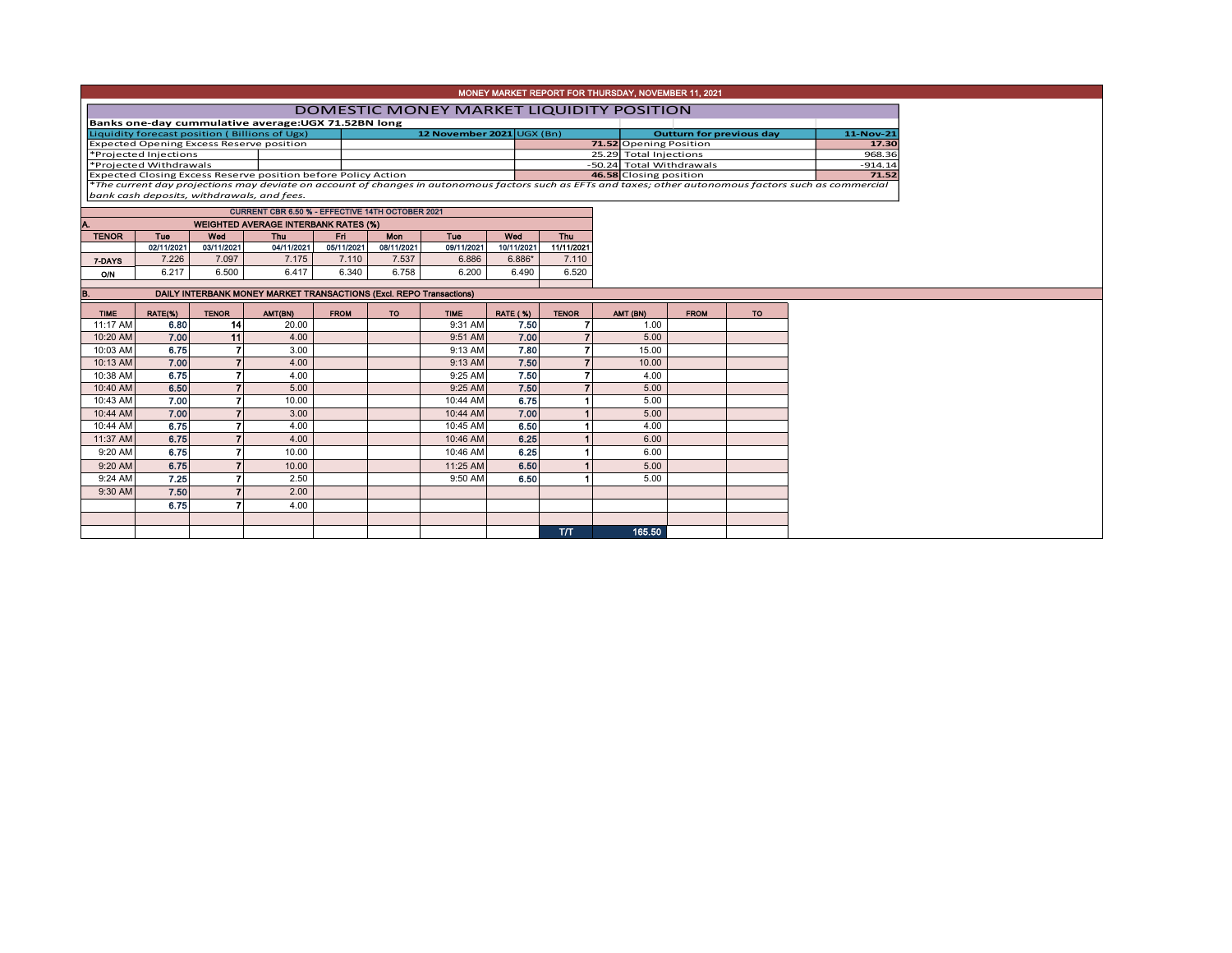C. CREASE CONTROL CONTROL CONTROL CONTROL CONTROL CONTROL CONTROL CONTROL CONTROL CONTROL CONTROL CONTROL CONTROL CONTROL CONTROL CONTROL CONTROL CONTROL CONTROL CONTROL CONTROL CONTROL CONTROL CONTROL CONTROL CONTROL CONT



| MONETARY POLICY OPERATIONS MATURITIES PROFILE: (18-NOV- 2021 TO 09-DEC- 2021)<br>D. |             |             |             |                          |             |              |  |  |  |  |  |  |  |
|-------------------------------------------------------------------------------------|-------------|-------------|-------------|--------------------------|-------------|--------------|--|--|--|--|--|--|--|
| <b>DATE</b>                                                                         | <b>THUR</b> | <b>THUR</b> | <b>THUR</b> | <b>THUR</b>              | <b>THUR</b> | <b>TOTAL</b> |  |  |  |  |  |  |  |
|                                                                                     | 18-Nov-21   | 25-Nov-21   | 02-Dec-21   | 09-Dec-21                | 16-Dec-21   |              |  |  |  |  |  |  |  |
| <b>REPO</b>                                                                         | 616.77      |             |             | $\blacksquare$           |             | 616,77       |  |  |  |  |  |  |  |
| <b>REV REPO</b>                                                                     | ۰           | ۰           |             | ۰                        |             |              |  |  |  |  |  |  |  |
| <b>BOU BILL/DEI</b>                                                                 | 431.25      |             | 180.00      | $\overline{\phantom{a}}$ | 20.00       | 631.25       |  |  |  |  |  |  |  |
| <b>TOTALS</b>                                                                       | 1.048.02    | ٠           | 180.00      | ٠                        | 20.00       | 1,248.02     |  |  |  |  |  |  |  |

Total O/S Deposit Auction & BOU Bill balances held by BOU up to 27 JANUARY 2022: UGX 722 BN

Total O/S Repo, Reverse Repo, BOU Bill balances held by BOU: UGX 1,339 BN

|                                                                                       | (EI) STOCK OF TREASURY SECURITIES         |             |                  |  | E                                                        | <b>MONETARY POLICY MARKET OPERATIONS</b> |               |            |              |              |  |  |
|---------------------------------------------------------------------------------------|-------------------------------------------|-------------|------------------|--|----------------------------------------------------------|------------------------------------------|---------------|------------|--------------|--------------|--|--|
|                                                                                       | LAST TBIILS ISSUE DATE: 11-NOVEMBER--2021 |             |                  |  | (VERTICAL REPOS, REV-REPOS, DEPOSIT AUCTIONS & BOU BILL) |                                          |               |            |              |              |  |  |
| 6.764.03<br>On-the-run O/S T-BILL STOCKs (Bns-UGX)<br>12/11/2021                      |                                           |             |                  |  |                                                          | <b>ISSUE DATE</b>                        | <b>AMOUNT</b> | <b>WAR</b> | <b>RANGE</b> | <b>TENOR</b> |  |  |
| 12/11/2021 REPO<br>21,558.63<br>On-the-run O/S T-BONDSTOCKs(Bns-UGX)                  |                                           |             |                  |  |                                                          | $08$ -Oct $-$                            | 180.00        | 6.500      |              |              |  |  |
| <b>REPO</b><br>28,322.66<br><b>TOTAL TBILL &amp; TBOND STOCK- UGX</b>                 |                                           |             |                  |  |                                                          | $11$ -Oct $-$                            | 80.00         | 6.500      |              |              |  |  |
| O/S=Outstanding                                                                       |                                           |             |                  |  | <b>REPO</b>                                              | $12$ -Oct $-$                            | 168.00        | 6.500      |              |              |  |  |
| <b>MATURITY</b>                                                                       | TOTAL STOCK YTM (%)                       |             | <b>CHANGE IN</b> |  | <b>REPO</b>                                              | $13-Oct$ -                               | 138.00        | 6.500      |              |              |  |  |
|                                                                                       | (BN UGX)                                  | AT CUT OFF* | YTM (+/-)        |  | <b>REPO</b>                                              | $14$ -Oct $-$                            | 228.00        | 6.500      |              |              |  |  |
| 191                                                                                   | 125.10                                    | 6.555       | 0.016            |  | <b>REPO</b>                                              | 25-Oct -                                 | 230.00        | 6.500      |              |              |  |  |
| 182                                                                                   | 441.59                                    | 8.500       | 0.081            |  | <b>REPO</b>                                              | $26$ -Oct $-$                            | 88.50         | 6.500      |              |              |  |  |
| 364                                                                                   | 6,197.34                                  | 10.500      | 0.350            |  | <b>REPO</b>                                              | 27-Oct -                                 | 227.00        | 6.500      |              |              |  |  |
| 2YR                                                                                   | 200.00                                    | 10.000      | $-1.500$         |  | <b>REPO</b>                                              | $28$ -Oct $-$                            | 251.00        | 6.500      |              |              |  |  |
| 3YR                                                                                   |                                           | 13.100      | 1.710            |  | <b>REPO</b>                                              | 02-Nov -                                 | 128.00        | 6.500      |              |              |  |  |
| 5YR                                                                                   | 1,219.91                                  | 13.000      | $-0.410$         |  | <b>REPO</b>                                              | $04$ -Nov $ -$                           | 408.50        | 6.500      |              |              |  |  |
| <b>10YR</b>                                                                           | 10.109.18                                 | 13.500      | $-0.239$         |  | <b>BBILL</b>                                             | $04$ -Nov $-$                            | 135.27        | 7.012      |              | 28           |  |  |
| <b>15YR</b>                                                                           | 8,469.61                                  | 15.500      | 1.410            |  | <b>BBILL</b>                                             | $04$ -Nov $ -$                           | 9.89          | 7.003      |              | 56           |  |  |
| <b>20YR</b>                                                                           | $-0.450$<br>15.500<br>1.559.93            |             |                  |  | <b>BBILL</b>                                             | $04$ -Nov $-$                            | 59.97         | 7.452      |              | 84           |  |  |
| Cut OFF is the lowest price/ highest yield that satisfies the auction awarded amount. |                                           |             |                  |  | <b>REPO</b>                                              | $05$ -Nov $\vert$ -                      | 68.00         | 6.500      |              |              |  |  |
|                                                                                       |                                           |             |                  |  | <b>REPO</b>                                              | 08-Nov -                                 | 169.00        | 6.500      |              |              |  |  |
|                                                                                       |                                           |             |                  |  | <b>REPO</b>                                              | $10$ -Nov $\vert$ -                      | 236.50        | 6.500      |              |              |  |  |
|                                                                                       |                                           |             |                  |  | <b>REPO</b>                                              | $11-Nov$ -                               | 616.00        | 6.500      |              |              |  |  |
|                                                                                       |                                           |             |                  |  |                                                          | WAR-Weighted Average Rate                |               |            |              |              |  |  |